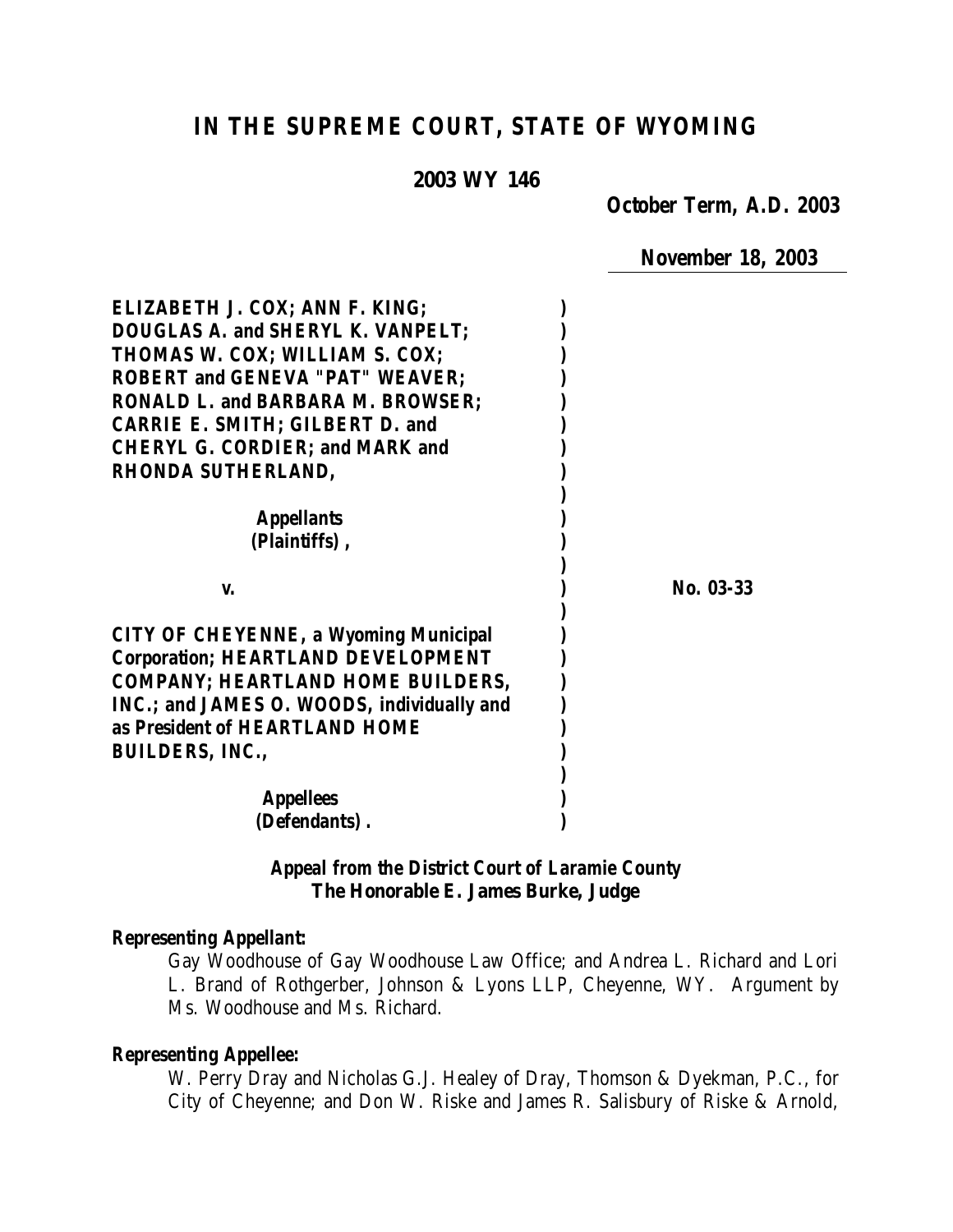P.C., Cheyenne, WY for Heartland Development Company, Heartland Homebuilders, Inc., and James O. Woods. Argument by Mr. Dray.

## Before **HILL, C.J.,** and **GOLDEN, LEHMAN, KITE,** and **VOIGT, JJ.**

**NOTICE:** *This opinion is subject to formal revision before publication in Pacific Reporter Third. Readers are requested to notify the Clerk of the Supreme Court, Supreme Court Building, Cheyenne, Wyoming 82002 of any typographical or other formal errors in order that corrections may be made before final publication in the permanent volume.*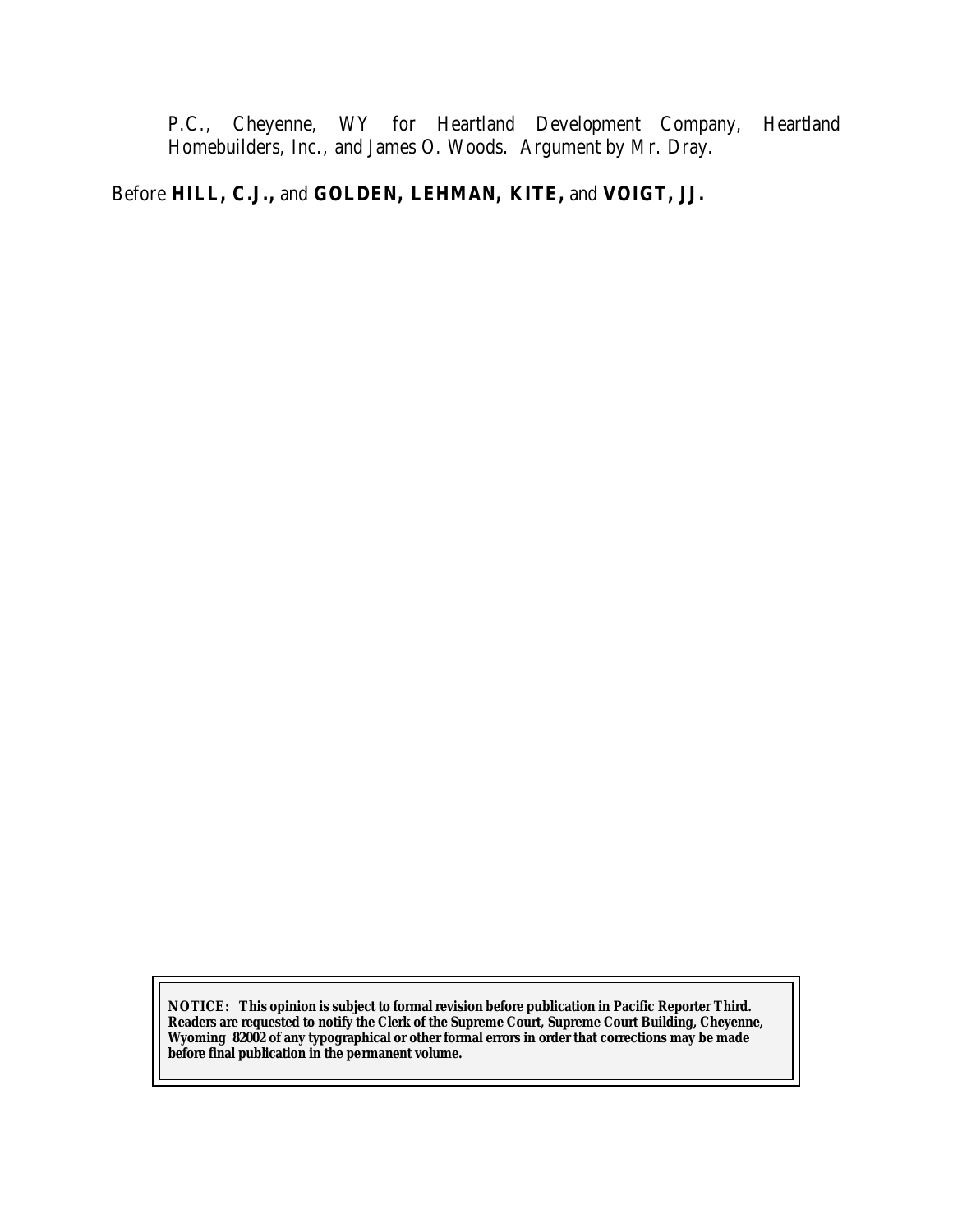#### **LEHMAN, Justice.**

[¶1] Elizabeth J. Cox, Ann F. King, Douglas A. and Sheryl K. Vanpelt, Thomas W. Cox, William S. Cox, Robert and Geneva "Pat" Weaver, Ronald L. and Barbara M. Bowser, Carrie E. Smith, Gilbert D. and Cheryl G. Cordier, and Mark and Rhonda Sutherland (appellants) appeal the district court's order granting dismissal of their declaratory judgment action. The district court determined that appellants lacked the standing to bring a declaratory judgment action challenging the annexation of property west of the existing Cheyenne city limits. In making this determination, the district court concluded that Wyo. Stat. Ann. § 15-1-409(a) (LexisNexis 2003) granted standing to challenge annexation to only two classes of individuals, city residents and the owners of the property being annexed, thereby impliedly precluding appellants, as adjoining landowners, from challenging the annexation. The district court additionally found that even if appellants had standing, they failed to file their complaint within the ten-day limit provided by § 15-1-409(c), and the action was therefore time barred. We reverse.

### *ISSUES*

[¶2] Appellants present the following issues on appeal:

I. Whether the district court erred by irrebuttably presuming that the city's annexation ordinance was valid and by disregarding the jurisdictional nature of [appellants'] challenge.

II. Whether 1.5 miles from the city limits is "contiguous with or adjacent to" the city for purposes of Wyo. Stat. § 15-1- 402(a)(iv).

III. Whether the city's ordinance No. 3447, purportedly annexing land to the city, is void *ab initio* as a violation of Wyoming statute.

IV. Whether [appellants], as adjoining landowners, have standing to challenge ordinance No. 3447.

V. Whether the court erroneously stripped aggrieved parties' standing to pursue any claims by incorrectly applying Wyo. Stat. § 15-1-409.

VI. Whether the court abused its discretion when it refused to allow [appellants] to amend their complaint to add allegations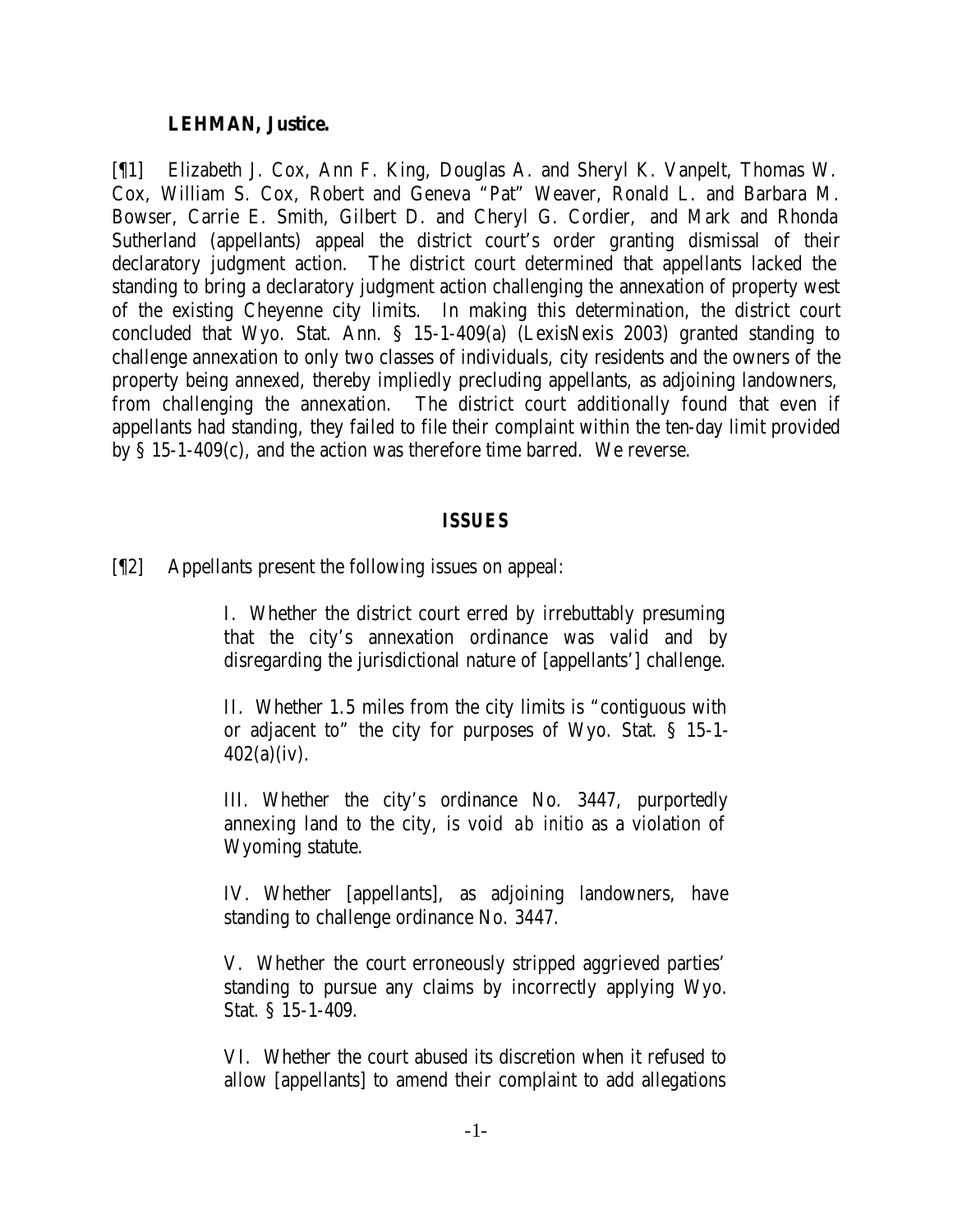that the city deprived [appellants] of due process by failing to provide them the notice expressly required by statute.

Appellee, City of Cheyenne (City) phrases the issues as follows:

I. The lower court correctly dismissed Appellants' Complaint pursuant to Wyo. R. Civ. P. 12(b)(6) because Appellants did not have standing to challenge the annexation of the territory popularly known as the Village West subdivision to the city of Cheyenne as a matter of law.

II. The lower court correctly dismissed Appellants' Complaint pursuant to Wyo. R. Civ. P. 12(b)(6) because Appellants did not file their challenge to the annexation of Village West within the ten (10) day time limit set out by Wyo. Stat. § 15-1- 409(c) but instead sued to invalidate the annexation almost ten (10) months after the annexation.

III. The lower court acted within its discretion in denying Appellants' Motion to Amend Complaint.

Appellees Heartland Development Company, Heartland Home Builders, Inc., and James O. Woods, individually and as president of Heartland Home Builders, Inc. (collectively Heartland), state the issues as:

> I. Whether the district court correctly determined that [appellants] were not conferred standing to challenge the annexation of Village West to the City of Cheyenne by the applicable statute.

> II. Whether the trial court correctly determined that the challenge to the annexation of Village West by [appellants] was untimely and time barred.

> III. Whether the remaining issues raised by [appellants] are properly before this court.

### *FACTS*

[¶3] On August 13, 2001, the City enacted annexation ordinance No. 3447. The ordinance became effective on August 22, 2001, and annexed real property known as the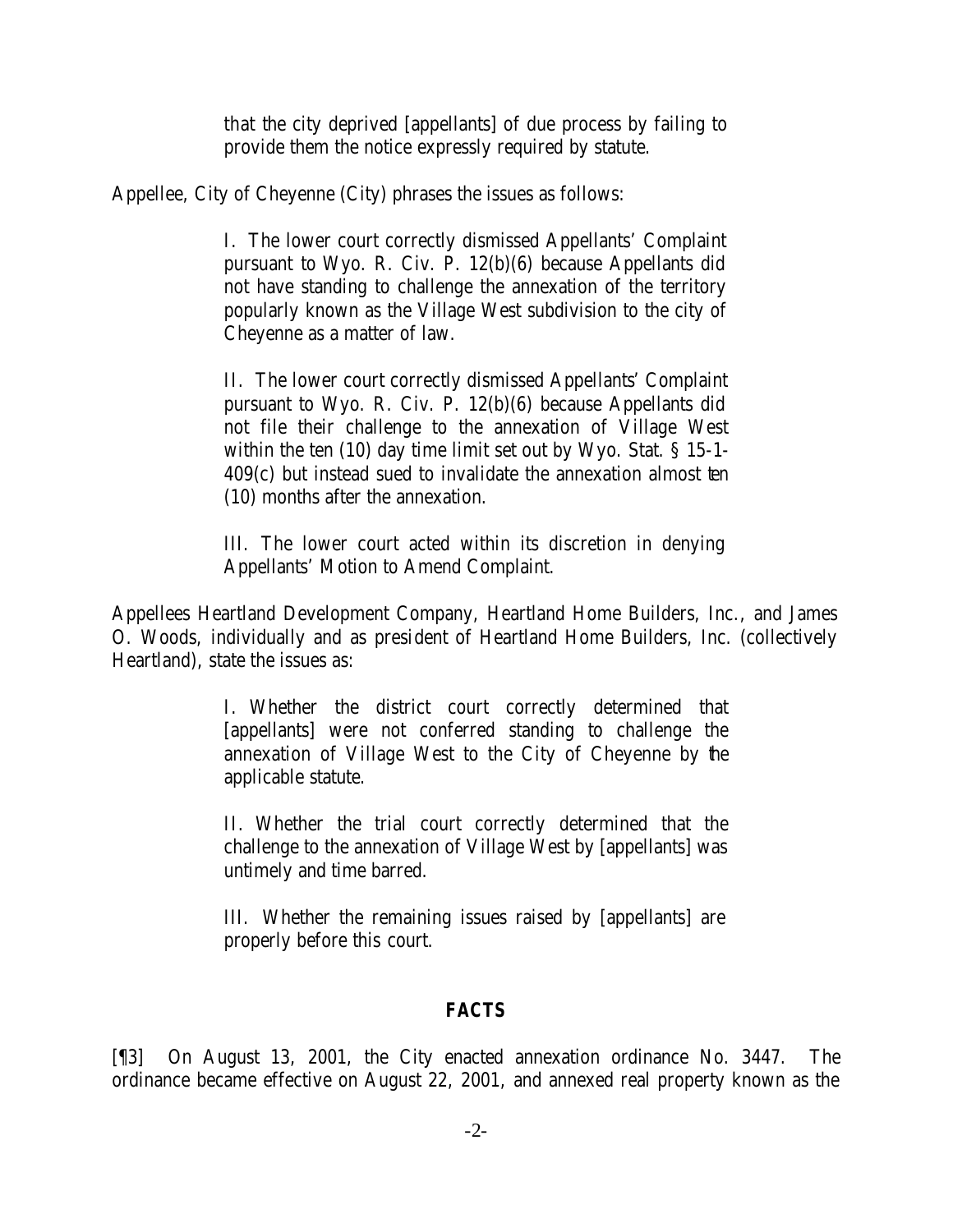Village West Subdivision (Village West) located west of Cheyenne on a portion of Section 4, T.13N, R.67W of the  $6<sup>th</sup>$  P.M. The annexed property is owned by the Heartland Development Company. This property is 1.5 miles from the nearest city limit. Village West has subsequently been rezoned to medium density residential and is slated for a sizeable housing development.

[ $[$ [4] The appellants own land adjoining, across the road from, or within  $\frac{1}{2}$  mile of the Village West subdivision. None of the appellants own land within the annexed area, and none of the appellants are residents of the city of Cheyenne. On June 11, 2002, appellants brought a declaratory judgment action against the City and Heartland. Appellants sought a declaration that Ordinance No. 3447 is void because it purports to annex land that is not contiguous with or adjacent to the city limits and therefore violates Wyo. Stat. Ann. § 15-  $1-402(a)(iv)$  (LexisNexis 2001).<sup>1</sup> Appellants additionally sought a declaration that the annexation statutes are unconstitutional because the statutes deprive individuals of their right to property without due process of law.

[¶5] The City and Heartland filed motions to dismiss appellants' complaint pursuant to W.R.C.P. 12(b)(1) and 12(b)(6) for lack of subject matter jurisdiction and for failure to state a claim on which relief could be granted. The City and Heartland claimed that appellants lacked standing to sue because they do not meet the standing requirement of Wyo. Stat. Ann. § 15-1-409(a). The City and Heartland further argued that the plain language of § 15-1-409(c) requires that all proceedings to review the City's findings or conclusions must be brought within ten days of the effective date of the annexation ordinance.

[¶6] The district court granted the motions to dismiss finding that appellants lacked statutory standing to sue. Additionally, the district court decided that, even if appellants had standing to sue, they had not brought their challenge within ten days as required by § 15-1-409(c) and were thus time barred. After dismissal, on September 6, 2002, appellants moved to amend their complaint to also claim that the City had failed to give proper notice. Appellants appealed on September 18, 2002. On February 10, 2003, the district court entered an order denying appellants' motion to amend their complaint.

. . .

(iv) The area sought to be annexed is contiguous with or adjacent to the annexing city or town, or the area meets the requirements of W.S. 15-1-407[.]

l <sup>1</sup> Wyo. Stat. Ann. § 15-1-402 (a)(iv) provides:

<sup>(</sup>a) Before any territory is eligible for annexation, the governing body of any city or town at a hearing as provided in W.S. 15-1-405 shall find that: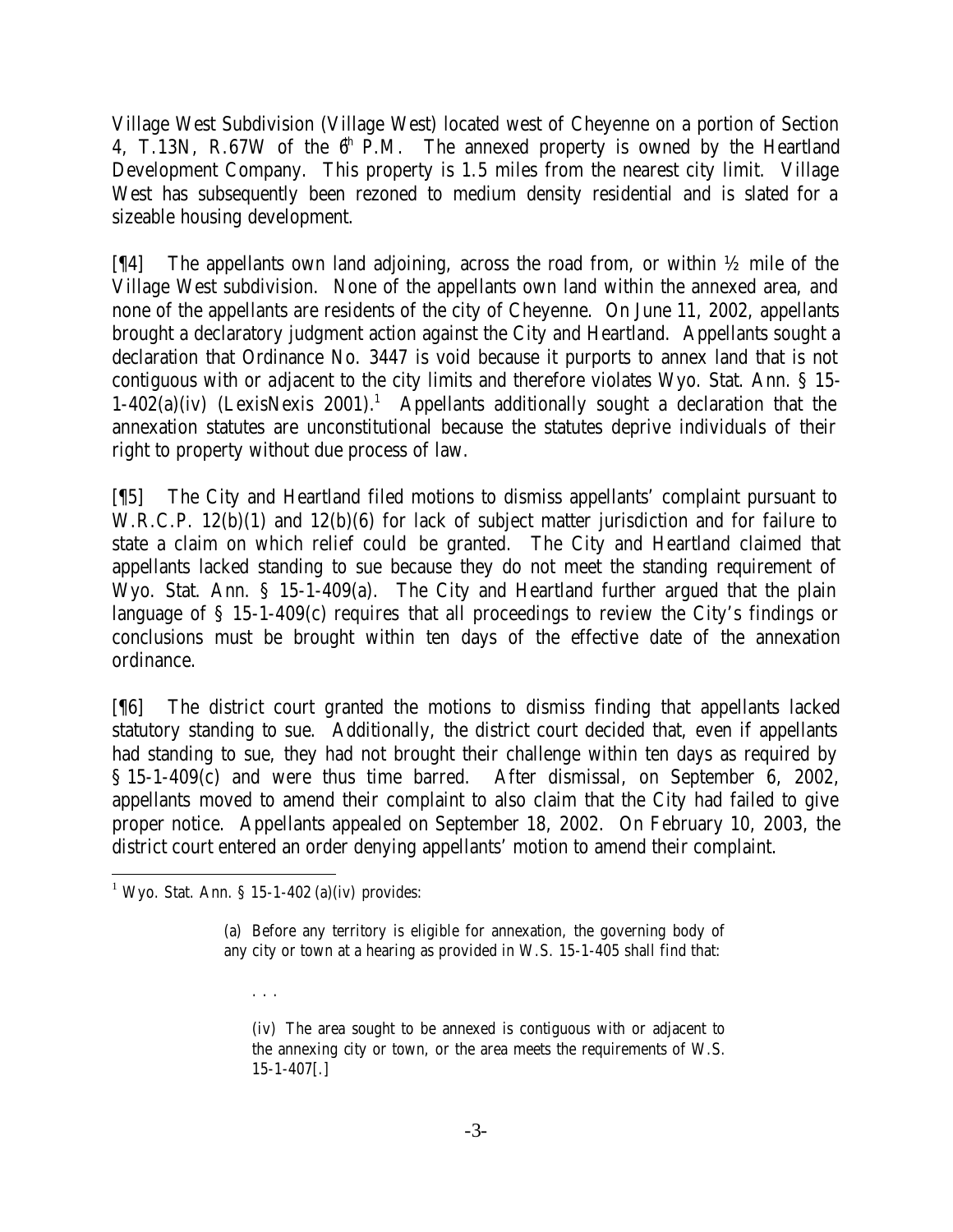#### *STANDARD OF REVIEW*

[¶7] When reviewing a W.R.C.P. 12(b)(6) motion to dismiss, we focus on the allegations contained in the complaint and liberally construe them in the light most favorable to the plaintiff. *Duncan v. Afton, Inc.,* 991 P.2d 739, 742 (Wyo. 1999). We will affirm an order of dismissal only when it is certain from the face of the complaint that the plaintiff cannot assert any facts which would entitle him to relief. *Id*. Additionally, "[i]n a de novo review of the threshold question of jurisdiction, 'we examine the policies underlying both the Uniform Declaratory Judgments Act and the doctrine of justiciability to determine if this is a proper case for judicial action.'" *Southwestern Pub. Serv. Co. v. Thunder Basin Coal Co*., 978 P.2d 1138, 1141 (Wyo. 1999) (quoting *Reiman Corp. v. City of Cheyenne*, 838 P.2d 1182, 1185 (Wyo. 1992)).

#### *DISCUSSION*

[¶8] The district court determined that appellants did not have standing to challenge the annexation. Appellants' challenge to the annexation ordinance came by way of a declaratory judgment action, thus we will begin our analysis with a discussion of declaratory judgments. Wyo. Stat. Ann. § 1-37-103 (LexisNexis 2003) states,

> Any person interested under a deed, will, written contract or other writings constituting a contract, or whose rights, status or other legal relations are affected by the Wyoming constitution or by a statute, municipal ordinance, contract or franchise, may have any question of construction or validity arising under the instrument determined and obtain a declaration of rights, status or other legal relations.

Appellants seek a determination of the validity of a municipal ordinance and thus fall within the general scope of the declaratory judgments act. However, in order to bring a declaratory judgment action regarding a municipal ordinance, the challenger must also be an "interested" person.

[¶9] The "requirement of an 'interest' captures the basic doctrine that there must be a justiciable controversy before relief will be granted." *Barber v. City of Douglas*, 931 P.2d 948, 951 (Wyo. 1997). Generically, a justiciable controversy is defined as a controversy fit for judicial resolution. *Reiman Corp. v. City or Cheyenne*, 838 P.2d 1182, 1186 (Wyo. 1992). Many doctrines are encompassed within the concept of justiciability including standing, ripeness, and mootness. *Id*. Of significance in this instance is standing. The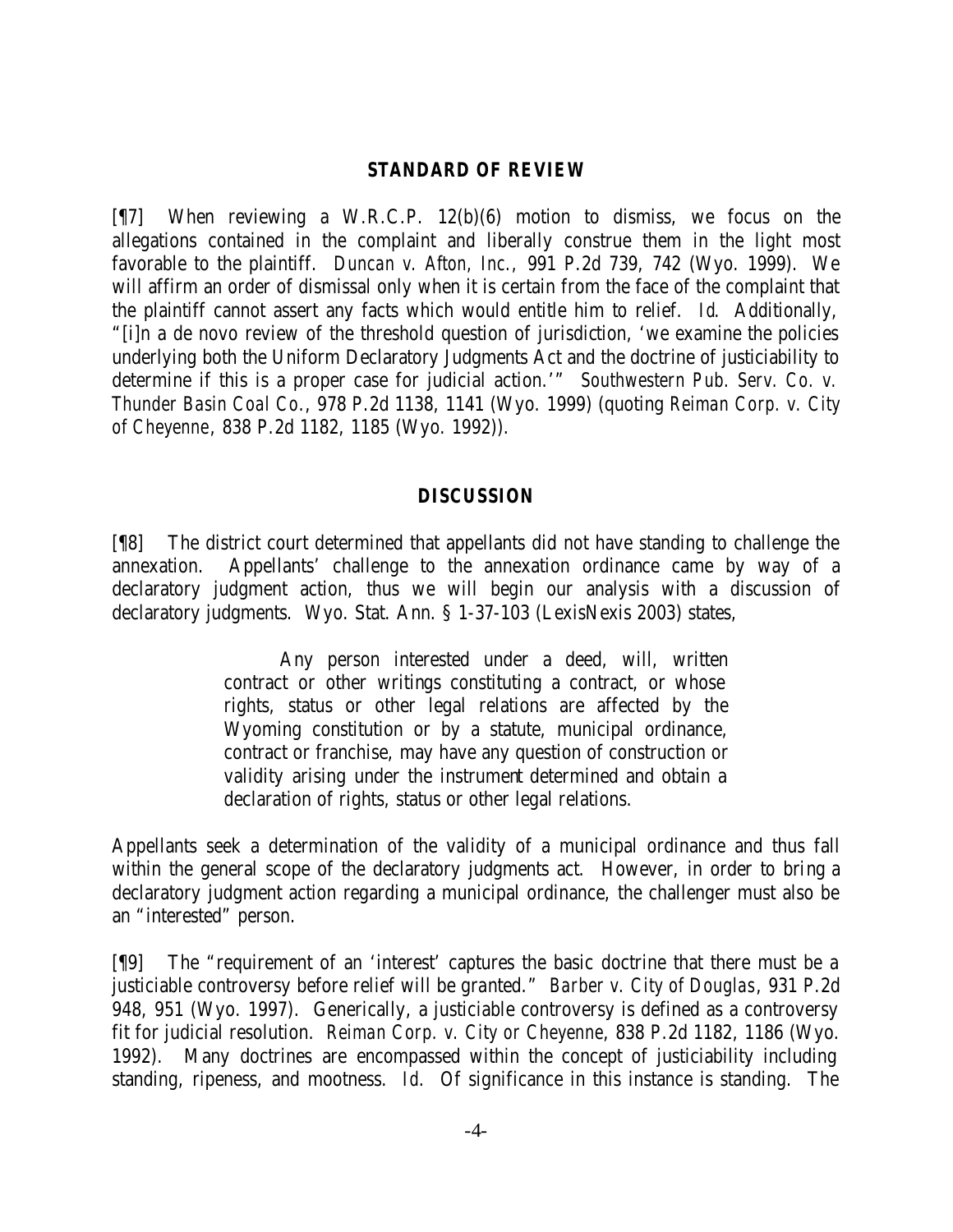doctrine of standing focuses on whether a litigant is properly situated to assert an issue for judicial determination. *State ex rel. Bayou Liquors, Inc. v. City of Casper*, 906 P.2d 1046, 1048 (Wyo. 1995). A litigant has standing when he has a personal stake in the outcome of the controversy. *Id*.

[¶10] The principles of standing, as well as ripeness, mootness, and the other justiciablity doctrines are captured in the elements necessary to establish a justiciable controversy under the Uniform Declaratory Judgments Act. These elements are:

> 1. The parties have existing and genuine, as distinguished from theoretical, rights or interests.

> 2. The controversy must be one upon which the judgment of the court may effectively operate, as distinguished from a debate or argument evoking a purely political, administrative, philosophical or academic conclusion.

> 3. It must be a controversy the judicial determination of which will have the force and effect of a final judgment in law or decree in equity upon the rights, status or other legal relationships of one or more of the real parties in interest, or, wanting these qualities to be of such great and overriding public moment as to constitute the legal equivalent of all of them.

> 4. The proceedings must be genuinely adversary in character and not a mere disputation, but advanced with sufficient militancy to engender a thorough research and analysis of the major issues.

*Reiman Corp.*, 838 P.2d at 1186 (quoting *Brimmer v. Thomson*, 521 P.2d 574, 578 (Wyo. 1974)). Applying these criteria, we conclude that a justiciable controversy does exist in this case.

[¶11] Initially, we note that the declaratory judgments act "is founded upon the premise that society is disturbed not only when legal rights are violated, but also when they are placed in serious doubt or uncertainty." *Reiman Corp.*, 838 P.2d at 1185 (citing Edwin M. Borchard, *The Declaratory Judgment—A Needed Procedural Reform (Part I),* 28 Yale L.J. 1, 2 (1918)). Therefore, in order to accomplish its purpose, the declaratory judgments act is to be liberally construed and administered. *Barber*, 931 P.2d at 951. In fact, the act itself states, "The Uniform Declaratory Judgments Act is remedial. Its purpose is to settle and to afford relief from uncertainty and insecurity with respect to legal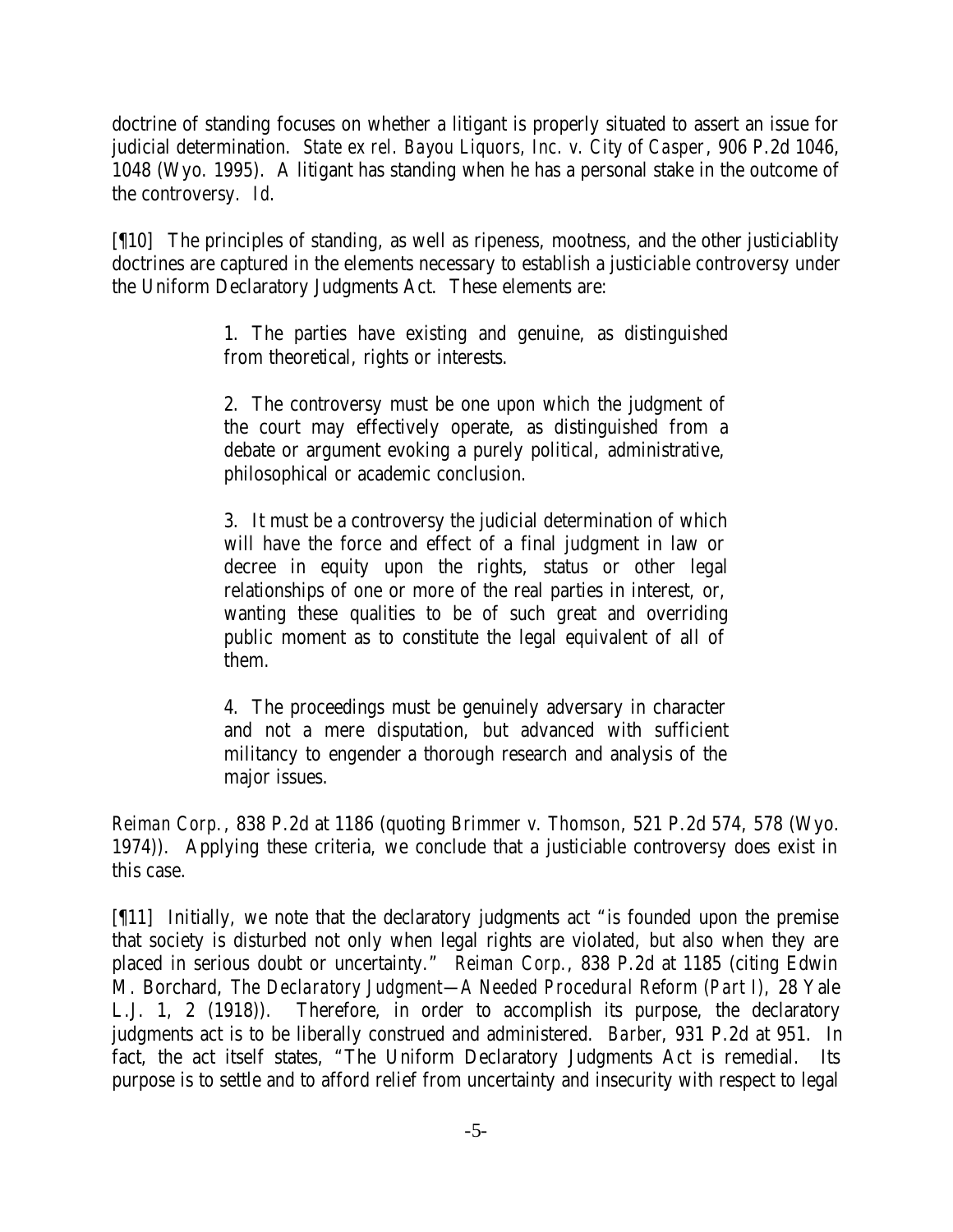relations, and is to be liberally construed and administered." Wyo. Stat. Ann. § 1-37-114 (LexisNexis 2003).

[¶12] In effecting the broad purpose of the declaratory judgment action, we have recognized "an interest" in many contexts. See, e.g., *Sinclair Oil Corp. v. Pub. Serv. Comm'n*, 2003 WY 22, 63 P.3d 887 (Wyo. 2003) (potential injury); *Jolley v. State Loan & Inv. Bd.*, 2002 WY 7, 38 P.3d 1073 (Wyo. 2002) (relaxed standing requirements for matters of public importance). For example, we have found that residents of the city had standing to bring a declaratory judgment action challenging the issuance of a liquor license. *State ex rel. Bayou Liquors v. City of Casper*, 906 P.2d at 1050. We noted that residents have a strong interest in seeing compliance with the law. *Id.* The residents in *Bayou*  Liquors were "interested" because they sought to ensure that licenses were issued, renewed, or transferred in compliance with the law. *Id*. Such cases indicate our broad interpretation of the purpose of the declaratory judgments act and our recognition of existing and genuine interests in a variety of contexts.

[¶13] In the instant case, appellants have an existing and genuine interest. Appellants allege that they are the owners of land joining, across the road from, or within  $\frac{1}{2}$  mile of Village West. The annexation of Village West thus brings appellants' land within one mile of the city limits and under the City's control for purposes of Wyo. Stat. Ann. § 15-1-411 (LexisNexis 2003).<sup>2</sup> Additionally, the City of Cheyenne is a city of the first class under § 15-3-101 (LexisNexis 2003). See Cheyenne, Wy., City Code, Historical Summary (2002). Thus under § 15-3-202(b)(ii) (LexisNexis 2003) the City may exercise jurisdiction over matters within ½ mile of the corporate city limits should it choose to do so.

[¶14] Likewise, although it was in the zoning context, we have found that adjoining landowners have standing to challenge a municipality's actions when those actions will double the density previously permitted on the adjoining land. *Hirschfield v. Board of County Comm'rs*, 944 P.2d 1139, 1143 (Wyo. 1997); *Hoke v. Moyer*, 865 P.2d 624, 628 (Wyo. 1993). Village West is slated for the development of as many as 1,500 homes, which will significantly increase the density of the population on the land adjoining appellants' land. We have said that such increases in the density of adjacent property raise a number of perceptible harms for a property owner, such as increased traffic and congestion. *Hirschfield*, at 1143. Additionally, accompanying the increase in density are

 $2$  Wyo. Stat. Ann. § 15-1-411 states:

All territory within one (1) mile of an incorporated city or town, as it now exists or may hereafter be established, is potentially an urban area. No territory within a potential urban area may be incorporated as a city or town unless the governing body of the city or town causing the potential urbanized area to exist, by resolution, approves the proposed incorporation.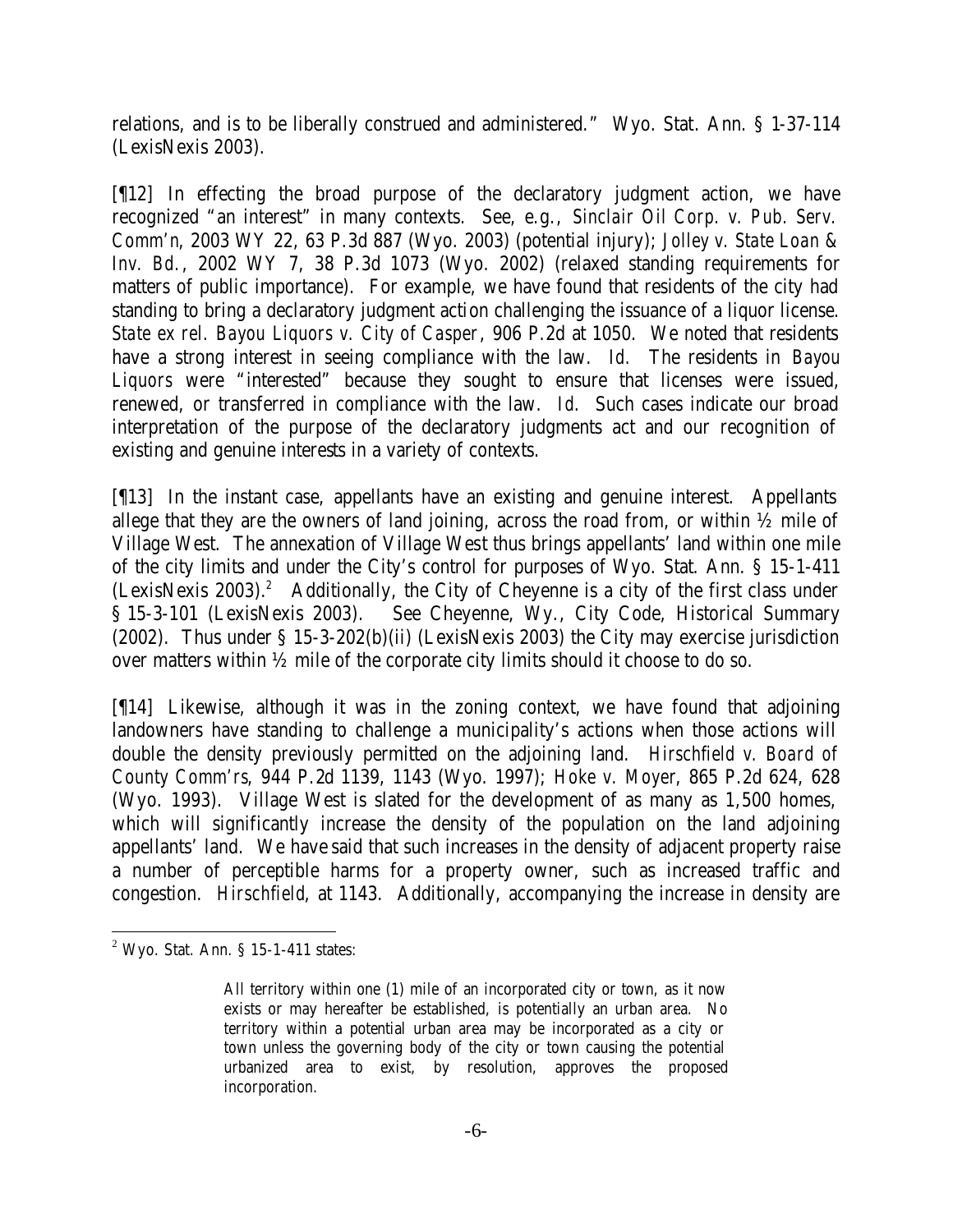health and safety concerns. Appellants, in the instant case, allege the same type of harm. If these potential harms present standing to the challenger of a zoning decision, they present no less of an "interest" to the challenger of an annexation ordinance.

[¶15] Appellants are "interested" in another manner. That is, the annexation of Village West facilitates the annexation of appellants' land. Prior to the annexation ordinance, appellants were a distance from the city limits and were not adjoining the boundary of the City. Whether appellants were "contiguous with or adjacent to" the annexing city prior to this annexation is a matter of some dispute. The meaning of these terms as used within the annexation statutes is at the heart of this suit and is also currently before this court in other litigation involving some of the same parties. However, the resolution of this dispute is not essential to our present discussion, and we do not intend this discussion to indicate a determination either way. We do determine, however, that following this annexation, appellants' land is undeniably "contiguous with or adjacent to" the City because appellants now have an adjoining boundary with the City. Hence, the instant annexation indisputably makes the future annexation of appellants' property possible. See *Adam v. City of Hastings*, 668 N.W.2d 272 (Neb.App. 2003).

[¶16] The unquestionable possibility of future annexation due to a now adjoining boundary with the City presents appellants with an interest in challenging this annexation. Some of appellants engage in rural activities including farming, ranching, and raising livestock which are not permitted by city zoning. Although these uses would be "grandfathered in" should annexation take place, additional restrictions such as continual use to maintain the "grandfather" status create an interest in this annexation. See Wyo. Stat. Ann. § 15-1-410 (LexisNexis 2003). We, therefore, hold that the above-mentioned harms qualify under the broad purpose of the declaratory judgments act as an existing and genuine interest.

[¶17] The other elements necessary to establish a justiciable controversy are present as well. A judgment of the court will effectively resolve the controversy, as the annexation will be declared either valid or void. Such a declaration will be a final judgment on the matter and not merely an academic discussion. Furthermore, the parties are clearly adversaries each of whom has already vigorously advocated his position and will undoubtedly continue to do so. Based on the briefs and oral argument to this court, we are quite comfortable stating that each party has advanced his position with "sufficient militancy to engender a thorough research and analysis of the major issues." Therefore, we find that appellants meet the justiciable controversy requirements of the declaratory judgments act.

[¶18] The City and Heartland have essentially argued that, even if appellants are "interested" for declaratory judgment purposes, our decision in *Town of Marbleton v. Town of Big Piney*, 719 P.2d 1389 (Wyo. 1986) precludes standing for challenging this annexation. The City and Heartland argue that in *Town of Marbleton* we held that the only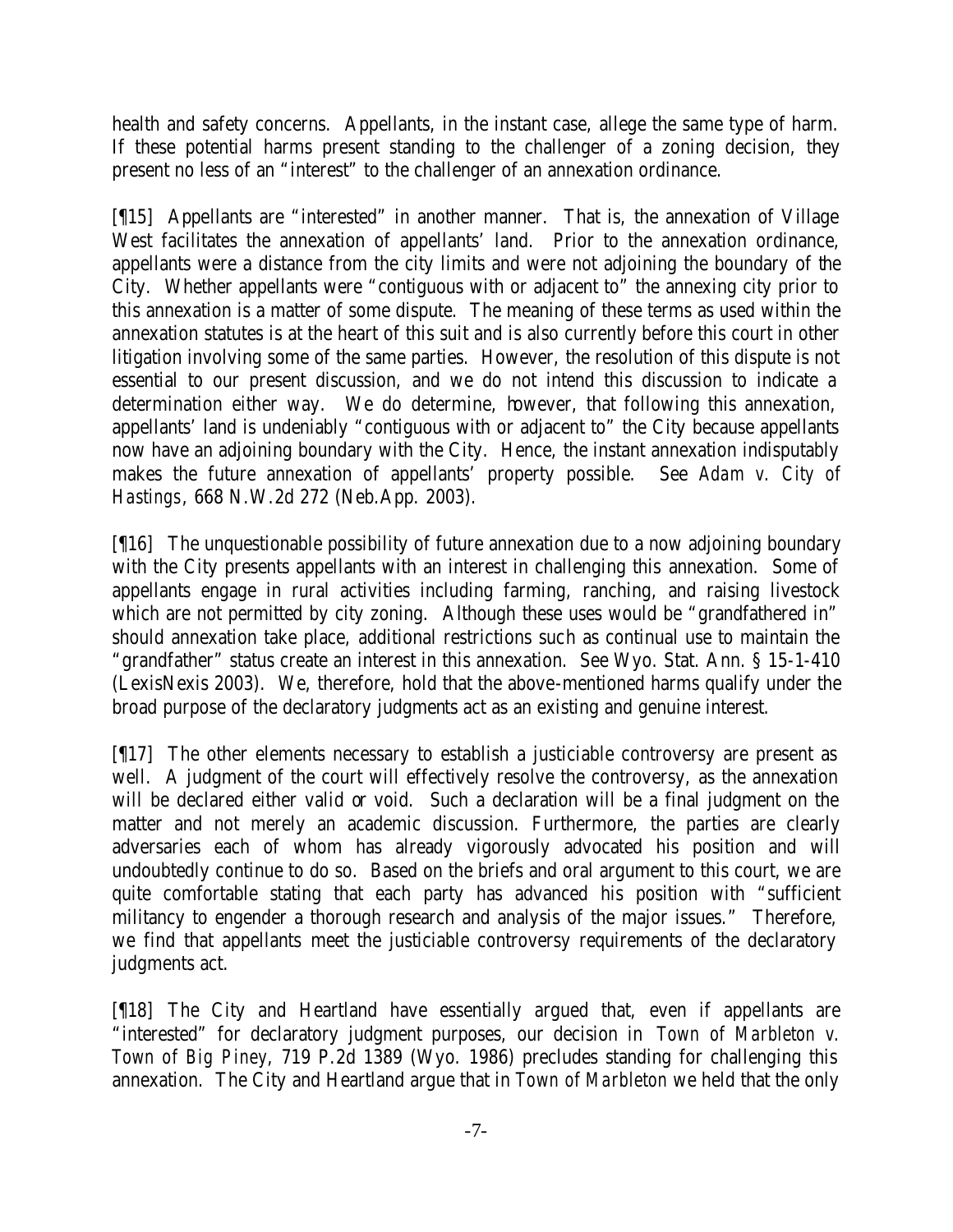parties that have standing to challenge an annexation are those that meet the requirements of Wyo. Stat. Ann. § 15-1-409(a). We disagree with this broad interpretation of our holding in *Town of Marbleton*.

[¶19] In *Town of Marbleton* we began our discussion by noting that, in reaching its decision that Marbleton lacked the standing to challenge Big Piney's annexation, the district court explained: "The matter is controlled by statute. The statute sets out who may bring an action and impliedly says who cannot." *Id.* at 1390. We then declared that we agreed with the district court. However, in immediately explaining our agreement with the district court we stated: "Generally, 'municipalities can exercise only those powers which are expressly or impliedly conferred.'" *Id*. (quoting *Coulter v. City of Rawlins*, 662 P.2d 888, 895 (Wyo. 1983)). We then briefly discussed the powers of a municipality, noting that a municipality is not granted the right to challenge another municipality's annexation. Later in our discussion, we cited to authority from other jurisdictions regarding a *town's* standing to contest an annexation. *Id*. at 1391. Our conclusion stated that we do not necessarily agree that *municipal* standing to contest annexations can only be express but that in that case Marbleton showed neither express nor implied standing. *Id*. at 1391. Additionally, we held that Marbleton did not show that its own municipal powers were sufficiently affected by Big Piney's annexation.

[¶20] A significant difference between *Town of Marbleton* and the instant case is the characteristics of the party bringing the declaratory judgment action. A municipality has only the rights and powers granted by statute. Individuals are not similarly limited. Individuals have rights and powers independent of those created by statute. Our discussion in *Town of Marbleton* focused on, and was limited to, a municipality's standing to challenge annexation. Beyond the limited nature of our discussion, our statement that "[w]e do not necessarily agree with these courts that municipal standing to contest annexations can only be express" discloses our willingness to consider other sources of standing to challenge an annexation. We, therefore, conclude that *Town of Marbleton* did not decide the issue of whether individuals other than those listed in § 15-1-409(a) have standing to challenge annexation.

[¶21] We now address this statutory issue. We do so by interpreting Wyo. Stat. Ann. § 15-1-409 (LexisNexis 2003), which states:

> (a) If any landowner in the territory proposed to be annexed or any owner of real property in the annexing city or town, or utility is aggrieved by the acts of the governing body, he may appeal to the district court for a review of the acts or findings thereof.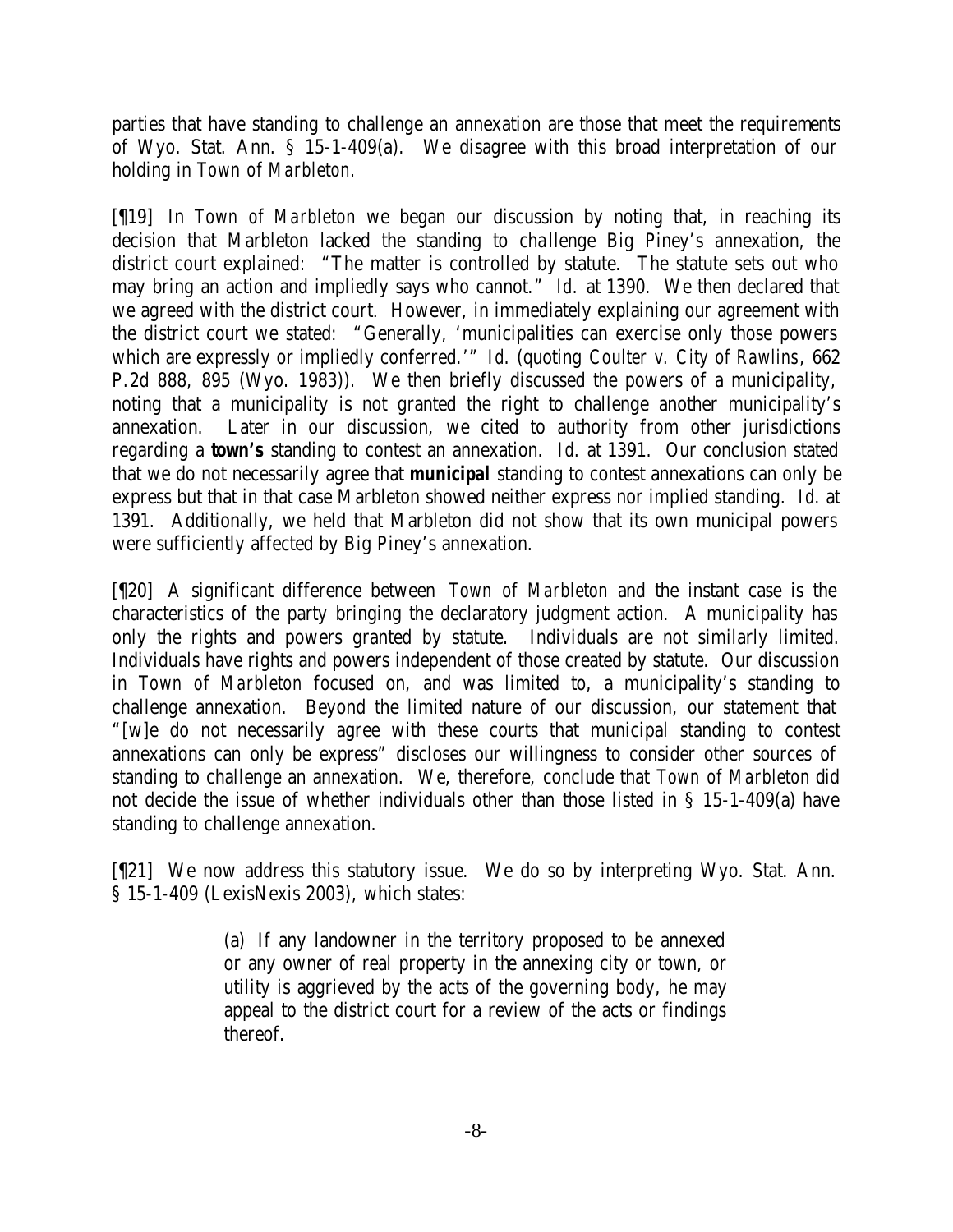(b) If the court determines that the action taken was capricious or arbitrary, or if it appears from the evidence that the landowner's right in his property is being unwarrantedly invaded or that the governing body abused its discretion, the court shall declare the annexing ordinance void. If the court determines the action of the governing body was proper and valid, it shall sustain the ordinance.

(c) All proceedings to review the findings and the decisions of the governing body shall be brought within ten (10) days of the effective date of the annexation ordinance, and if not brought within that time are forever barred.

When interpreting statutes, our primary purpose is to determine the legislature's intent. *Parker Land & Cattle Co. v. Wyo. Game & Fish Comm'n*, 845 P.2d 1040, 1044 (Wyo. 1993).

> If the language is sufficiently clear, we do not resort to the rules of construction. We apply our general rule that we look to the ordinary and obvious meaning of a statute when the language is unambiguous. If the statute's language is clear and unambiguous, we apply its plain meaning and need not consult the numerous rules of statutory construction.

*Ahlenius v. Board of Prof'l Geologists*, 2 P.3d 1058, 1061 (Wyo. 2000).

[¶22] We begin our interpretation by noting that the definition of landowner provided in Wyo. Stat. Ann. §15-1-401(a)(ii) (LexisNexis 2003) includes in some instances those whose land after the annexation would be within  $\frac{1}{2}$  mile of the city limits.<sup>3</sup> Section 15-1-401(a)(ii) expressly states that the expanded definition of landowner applies for the purposes of §§ 15-1-402, -404, and -405. Therefore, the expanded definition including

 $3$  Wyo. Stat. Ann. § 15-1-401(a)(ii) provides:

<sup>&</sup>quot;Landowner" means the owner of real property in the territory proposed to be annexed who in the last calendar year was liable for a property tax thereon or was exempt by law from the payment of taxes on the property. Anyone having a right to purchase land under a written contract is the owner of that land for annexation purposes. For purposes of W.S. 15-1- 402, 15-1-404 and 15-1-405 "landowner" shall include persons owning property which, as a result of the proposed annexation would then be brought within one-half (1/2) mile of the corporate limits of a city which has exercised the authority granted under W.S. 15-3-202(b)(ii)[.]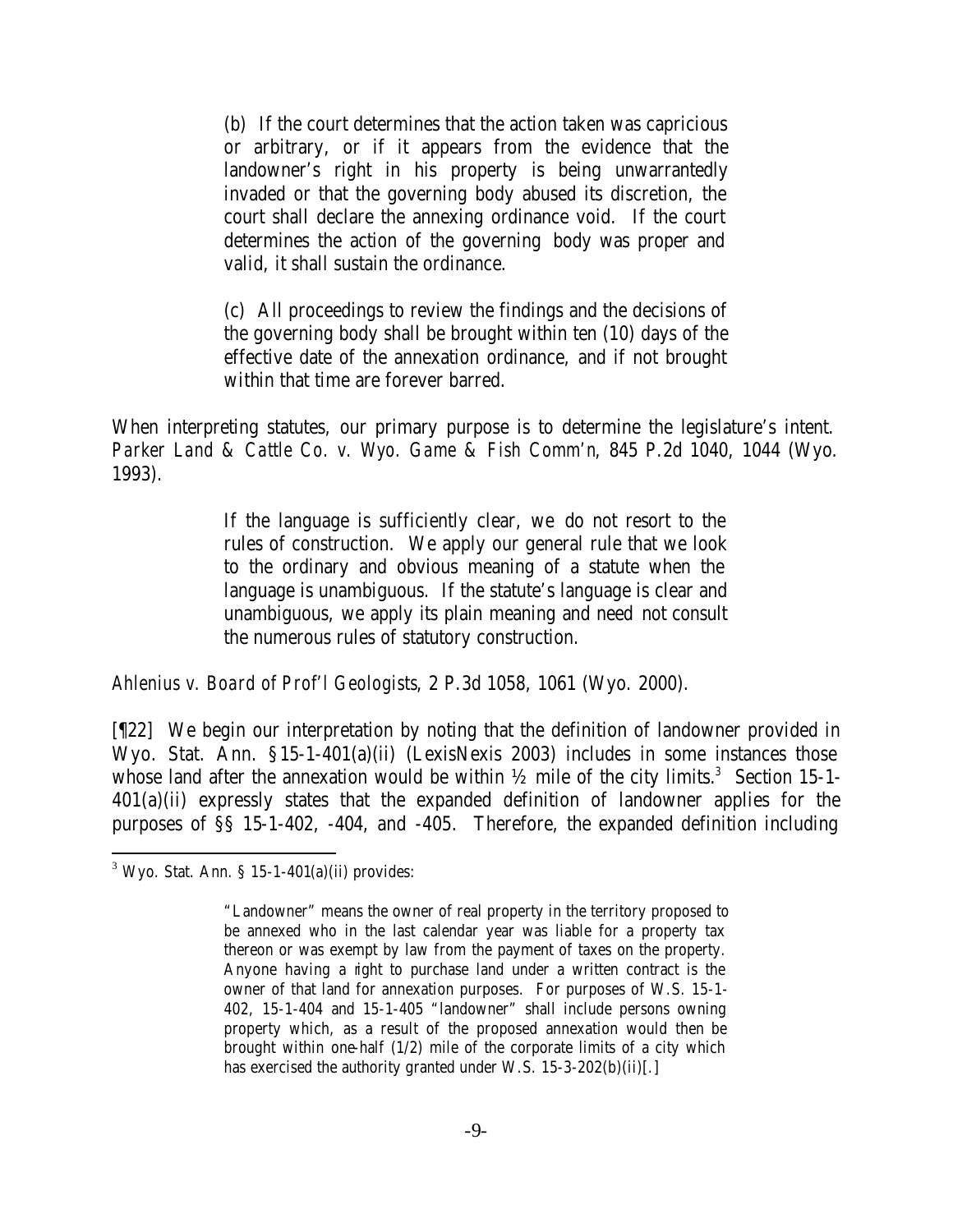those within ½ mile of the city limits after annexation does not apply to § 15-1-409. Accordingly, appellants are not included in § 15-1-409(a) by virtue of the definition of landowner. However, this exclusion does not necessarily mean that appellants are precluded from challenging the validity of the annexation ordinance. The plain language of § 1-37-103 grants the right to pursue declaratory relief to those affected by a municipal ordinance and who are seeking to challenge its validity. As discussed previously, appellants have standing under the declaratory relief act. We therefore must determine whether the legislature intended § 15-1-409 to preclude such declaratory relief.

[¶23] Section 15-1-409(a) provides a right of review to those who own property in the territory proposed to be annexed and the owners of real property within the city or town. The plain language of subsection (a) grants this right of review for challenges to the governing body's acts and findings. Subsection (a) contains no express language denying other classes of aggrieved persons the right to bring a declaratory judgment action challenging the validity of the annexing ordinance. The declaratory judgments act was in effect at the time the annexation statute was passed, so we presume the legislature was aware of the act and could have excluded such causes of action had it so desired. See *Rodriguez v. Casey*, 2002 WY 111, ¶10, 50 P.3d 323, ¶10 (Wyo. 2002).

[¶24] Notably, the landowners granted a right of review by § 15-1-409 are those who are within the territory to be annexed. These parties do not have to rely on the expanded definition of landowner provided by § 15-1-401 to be entitled to notice of the annexation. These landowners are always entitled to specific notice under  $\S$  15-1-402(a)(vi).<sup>4</sup> The landowners within the annexing territory wishing to challenge the governing body's acts and findings would therefore conceivably be aware of and at the public hearing required by Wyo. Stat. Ann. § 15-1-405 (LexisNexis 2001) and situated to appeal the municipality's acts and findings.

[¶25] The notice requirements for the landowners of adjoining property, such as the appellants, are not similarly absolute. The notice to these parties depends on whether the City has exercised authority pursuant to  $\S 15-3-202(b)(ii)$ . See Wyo. Stat. Ann.  $\S 15-1-$ 401. The parties in this action provide us with no authority to support the proposition that the City has exercised jurisdiction under § 15-3-202(b)(ii). Our review of the Cheyenne

 $4$  Wyo. Stat. Ann. § 15-1-402(a)(vi) (LexisNexis 2001) provides:

The annexing city or town, not less than twenty (20) business days prior to the public hearing required by W.S. 15-1-405(a), has sent by certified mail to all landowners and affected public utilities within the territory a summary of the proposed annexation report as required under subsection (c) of this section and notice of the time, date and location of the public hearing required by W.S. 15-1-405(a).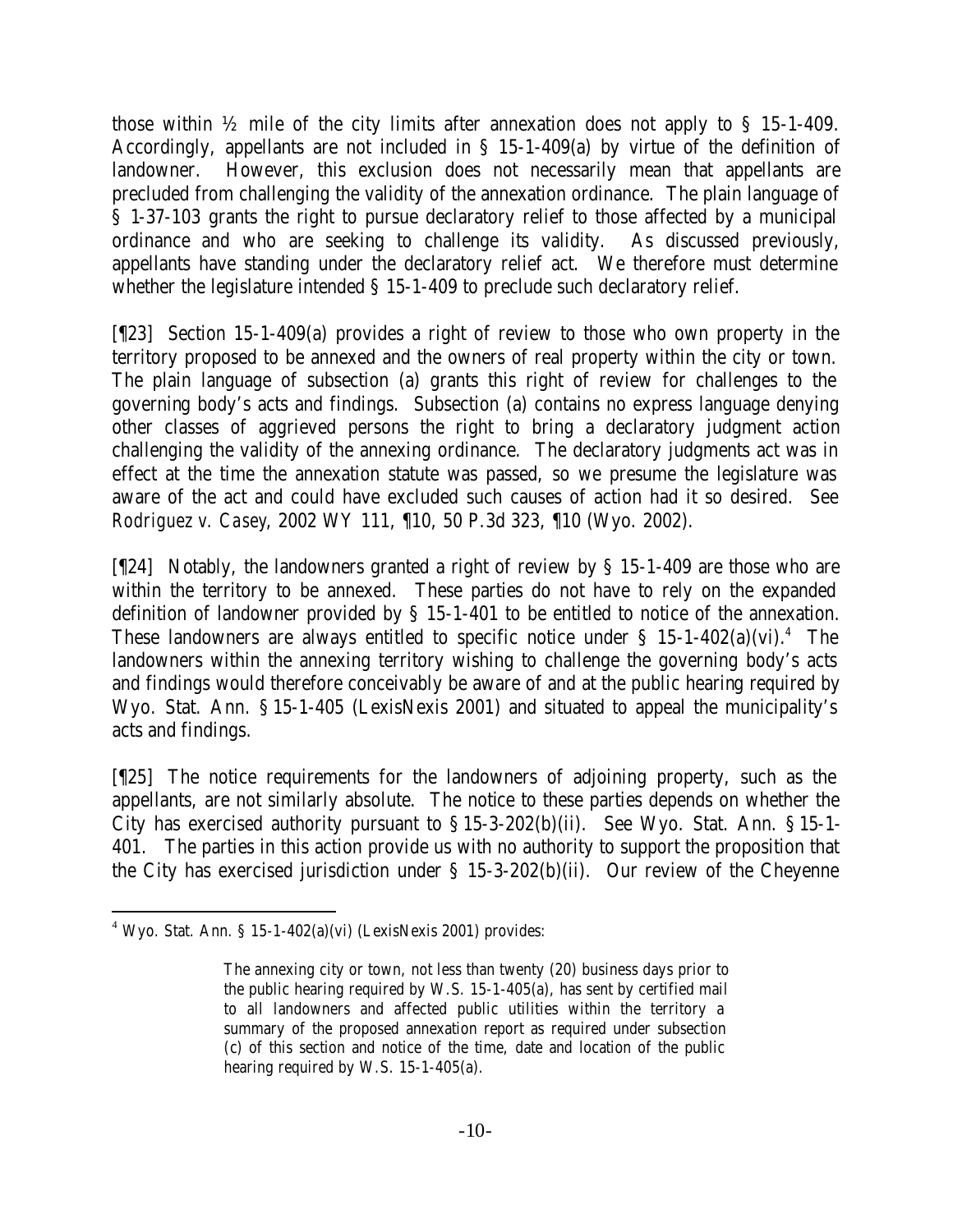City Code revealed no such action either. It is thus possible that adjoining landowners such as the appellants would not know of the annexation or the public hearing until well after the annexation had become effective.<sup>5</sup>

[¶26] Looking to subsection (b) we further see that the review afforded is for abuse of discretion or arbitrariness or capriciousness. Such a review considers, in essence, the merits of the governing body's actions and findings, not the validity of the annexation ordinance. The review afforded also allows for a determination of whether "the landowner's right in his property is being unwarrantedly invaded." Appellants, not being "landowners" under this section, do not have standing to make such a claim. Thus, the only avenue for the protection of their interests is a determination of the validity of the annexation ordinance through a declaratory judgment. Considering the statute as a whole and the context of this right of review following notice and the public hearing, we can see that the legislature's purpose was to present the named parties with an express right of review to challenge the merits of the governing body's findings and decisions.

[¶27] We thus find that nothing in § 15-1-409(a) evidences a legislative intent to preclude declaratory judgment actions challenging the validity of an annexation ordinance. Certainly, the only parties entitled to challenge the merits of the governing body's findings and decisions are those listed within § 15-1-409(a). However, other classes of aggrieved individuals may challenge the validity of an annexation ordinance by way of the declaratory judgments act.

[¶28] We lastly consider whether appellants timely filed their action. The statute of limitations governing declaratory judgment actions is that "applicable to ordinary actions at law and suits in equity." *Anderson v. Wyoming Dev. Co*., 60 Wyo. 417, 154 P.2d 318, 337 (Wyo. 1944). The statute of limitation for declaratory judgments is found in Wyo. Stat. Ann. § 1-3-102 which provides that civil actions may be brought as prescribed by that chapter unless a different limitation is prescribed by statute in which case that limitation will govern. The statute of limitations prescribed by this chapter is four years. See Wyo. Stat. Ann. § 1-3-105(a)(iv)(C) (LexisNexis 2003).<sup>6</sup>

- . . .
- (iv) Within four (4) years, an action for:

 $5$  Wyo. Stat. Ann. § 15-1-405(b) does require general notice of the hearing by way of newspaper. However, it is not the specific notice provided to the landowners within the annexing territory.

 $6$  Wyo. Stat. Ann. § 1-3-105 (a)(iv)(C) provides:

<sup>(</sup>a) Civil actions other than for the recovery of real property can only be brought within the following periods after the cause of action accrues: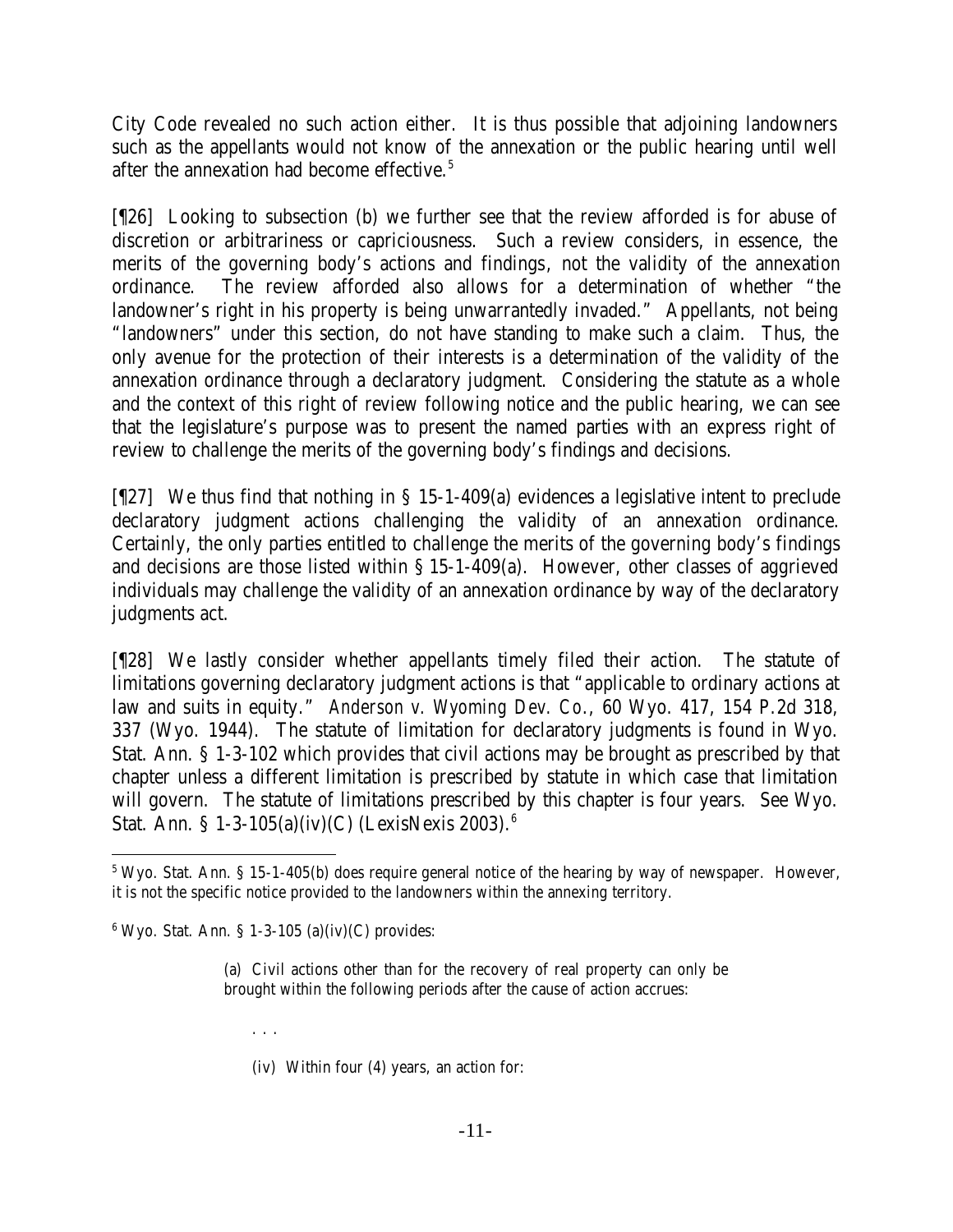[¶29] The issue is whether the annexation statutes prescribe a different limitation. The City and Heartland argue that § 15-1-409(c) provides such a differing limitation. We do not agree. Subsection (c) must be read with the preceding subsections. It is the individuals challenging the findings and decisions of the governing body by way of subsection (a) that must bring an appeal within ten days. The language of subsection (c), "All proceedings to review the findings and the decisions of the governing body" refers to the language of subsection (a), "he may appeal to the district court for a review of the acts or findings thereof." The ten-day time limit is thus placed on the right of appeal noted in subsection (a).

[¶30] The effect of the ten-day provision is merely a condition to exercising the right of review mentioned in subsection (a). Additionally, as noted above, the landowners granted a right of review under this section are those entitled to notice twenty days prior to the public hearing. It is thus not unreasonable to expect them to exercise their right of review within an additional ten days. Others, like appellants, are not guaranteed specific notice and are not granted standing by this specific statute. Applying a ten-day time period to these parties therefore would be unreasonable.

[¶31] Furthermore, we think it is inconsistent to say that appellants are not afforded a right of review by § 15-1-409(a), but then hold they are subject to the time limitation of § 15-1-409(c). Subsection (c) contains no express language that it should apply to any other right of action and thus does not provide a statute of limitations to declaratory judgment actions challenging the validity of an annexation ordinance. The declaratory judgment statutes are to be liberally construed to effect their broad purpose. Applying a ten-day time limit to declaratory actions when there is no clear legislative intent to do so thwarts this broad purpose. We therefore hold that aggrieved parties may thus challenge the validity of an annexation ordinance within the statute of limitations applicable to civil actions.

[¶32] We additionally mention that Heartland argues that the ten-day time limit must apply to other actions challenging annexation in order to give annexation matters some finality, otherwise the owner of the annexed land would not be safe in the development of his property. Certainly the finality of an annexation is a valid and important concern. However, we note that, in addition to the applicable statute of limitations, the doctrine of laches also applies to declaratory judgment actions. See *Anderson*, 154 P.2d 318. The defense of laches is a form of equitable estoppel based on a[n] unreasonable delay by a

l

. . .

<sup>(</sup>C) An injury to the rights of the plaintiff, not arising on contract and not herein enumerated[.]